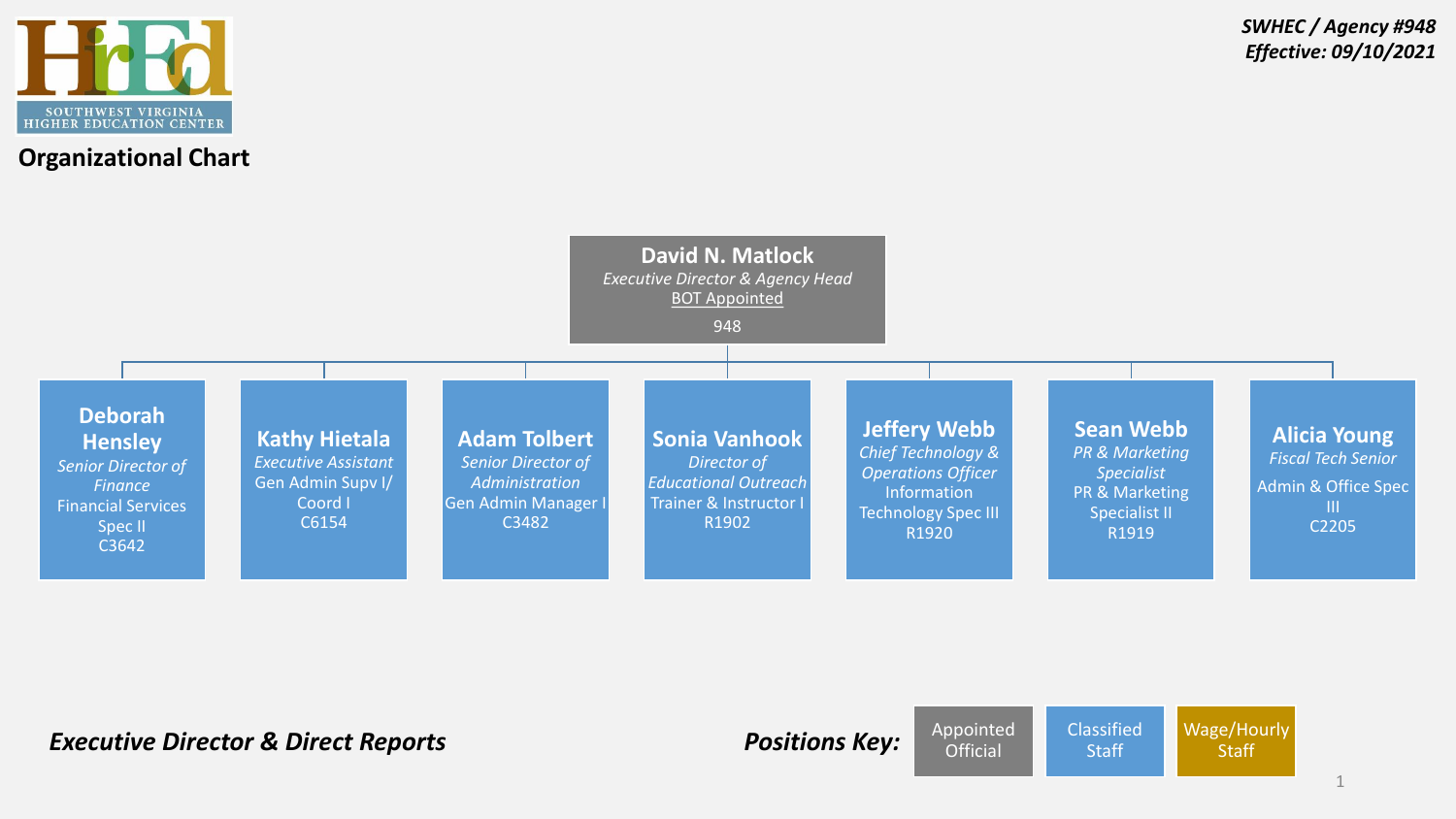

**David N. Matlock** *Effective: 09/10/2021 Executive Director & Agency Head* BOT Appointed 948 **Deborah Hensley** Senior Director of Finance Financial Services Spec II C3642 **Alicia Smeltzer** Administrative Specialist Admin & Office Spec III C4010 **Patricia Ball** Administrative Assistant Admin & Office Spec II W6102

*SWHEC / Agency #948*

*Finance*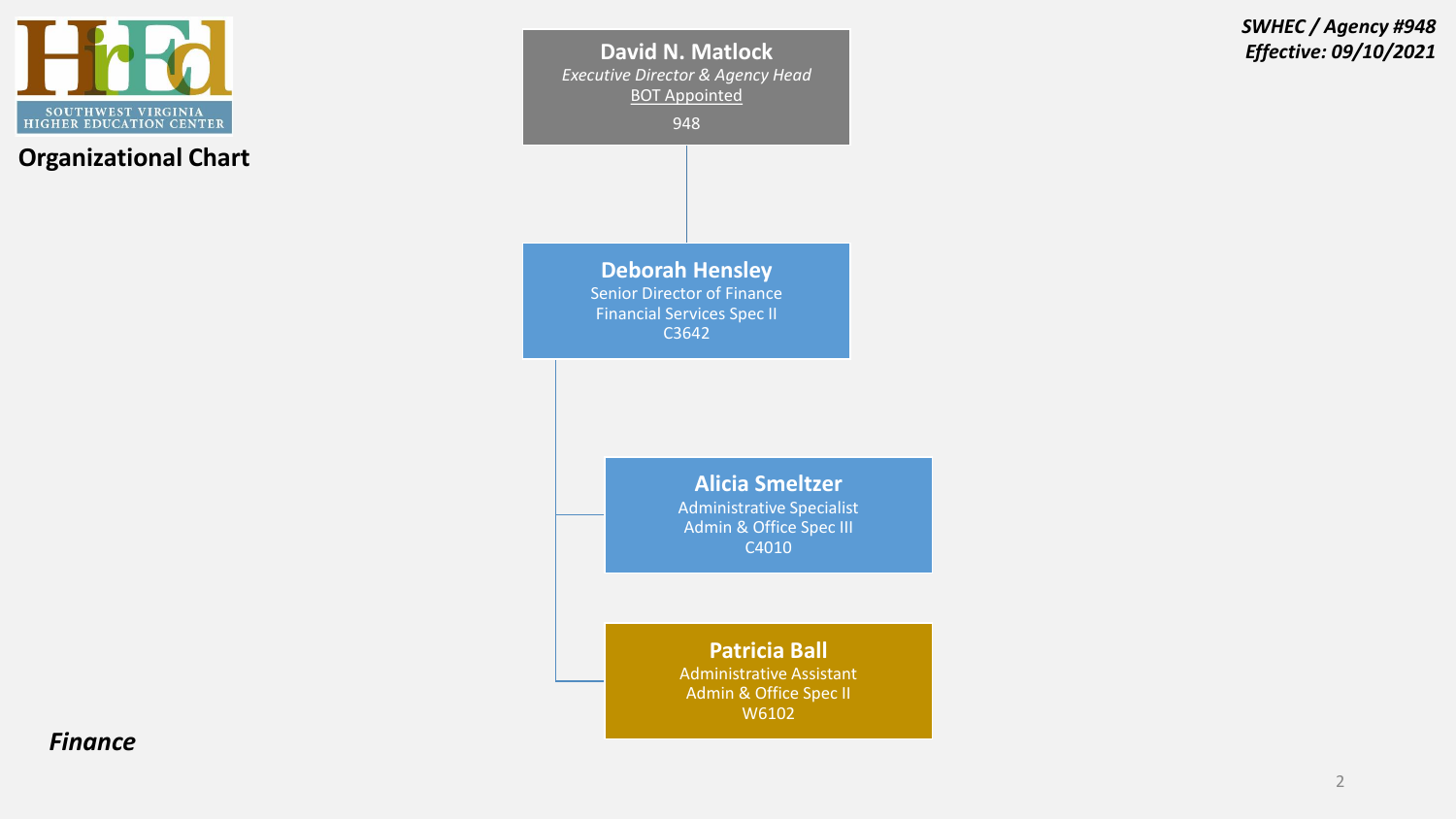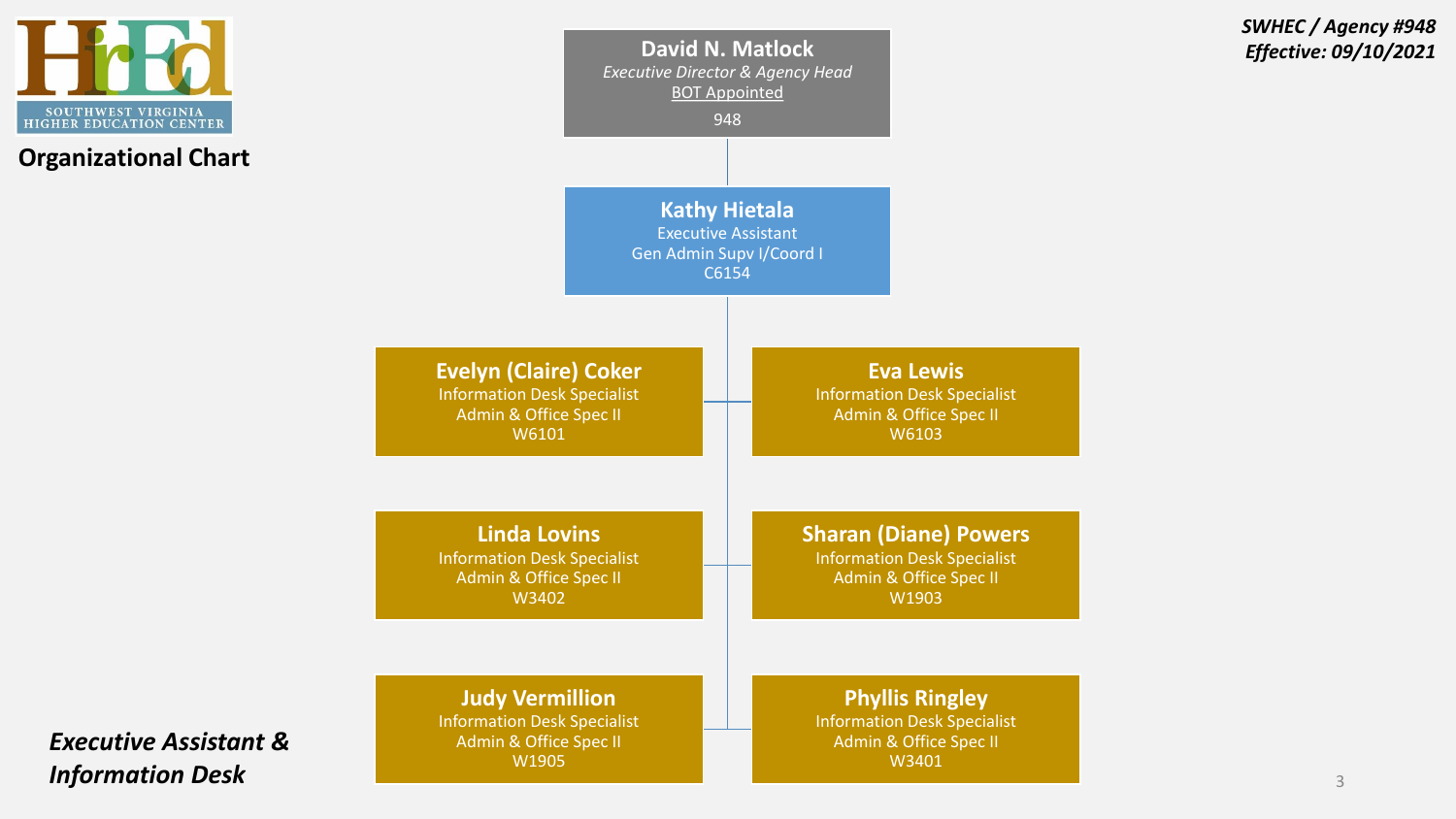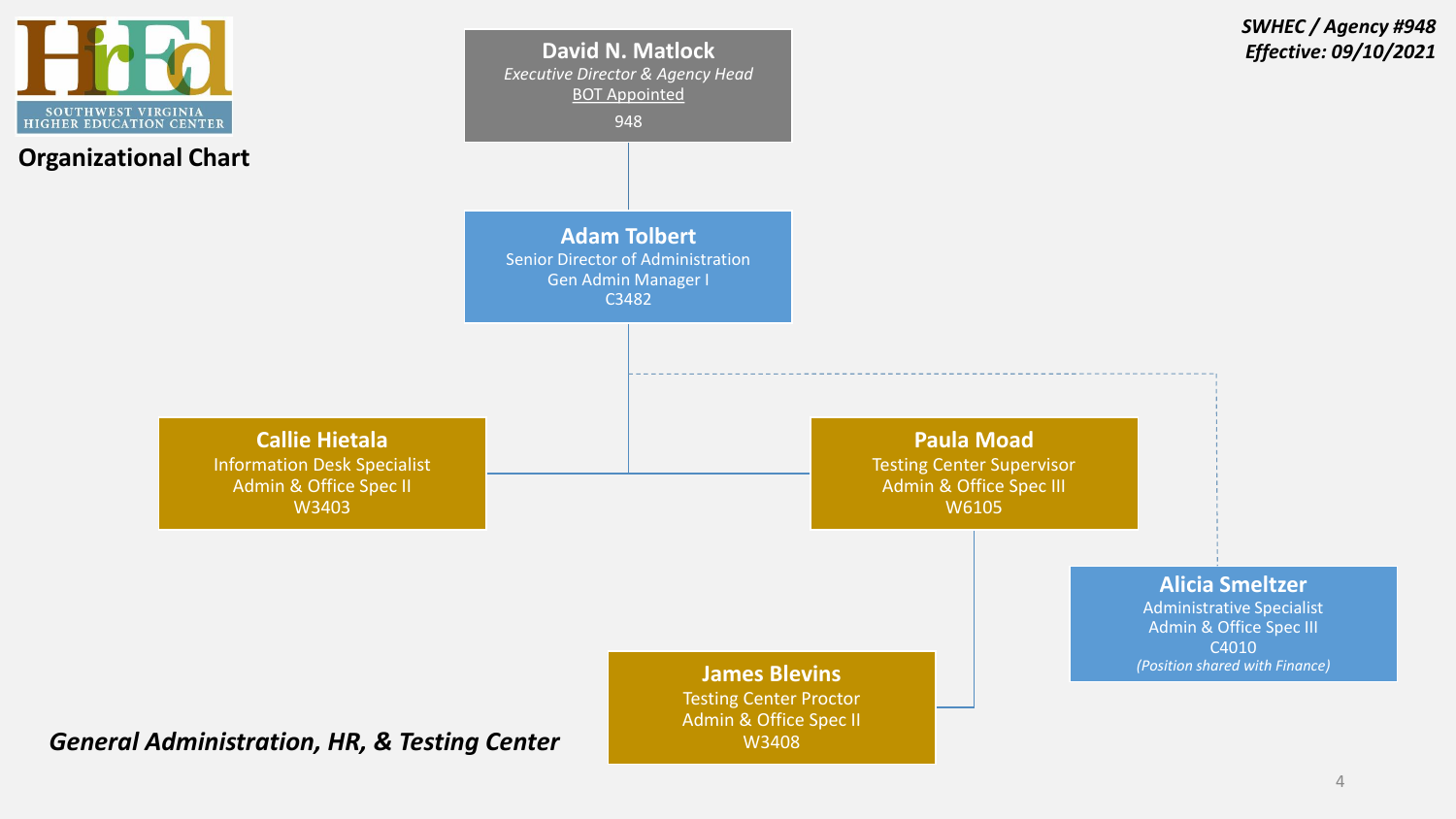

**David N. Matlock** *Effective: 09/10/2021 Executive Director & Agency Head* BOT Appointed

948

*SWHEC / Agency #948*

## **Sonia Vanhook**

Director of Educational Outreach Trainer & Instructor I R1902

**Harry (Ramsey) White, Jr.** Director, College for Older Adults (COA) Education Support Spec III W3406

*Educational Outreach*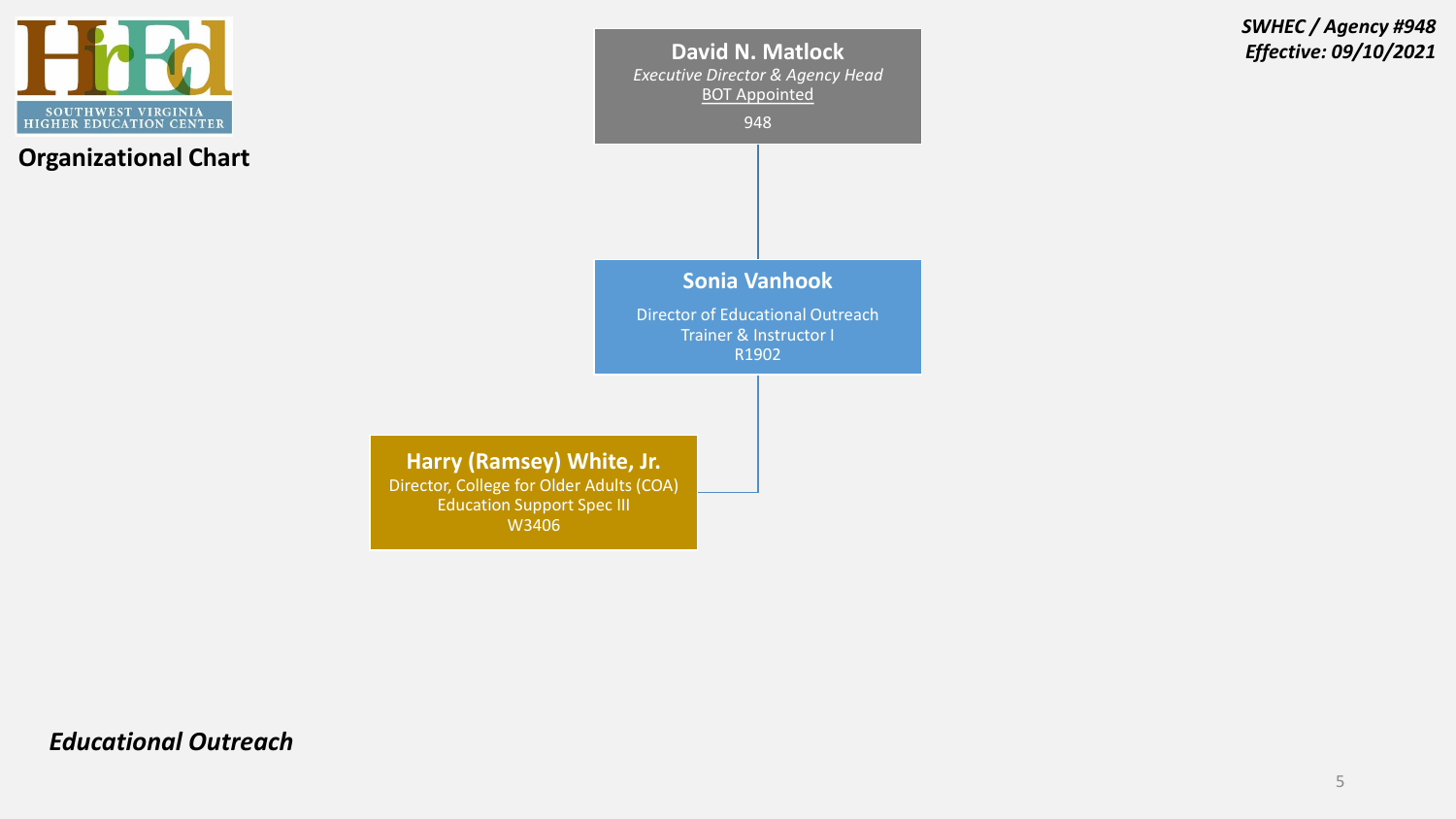

*Information Technology*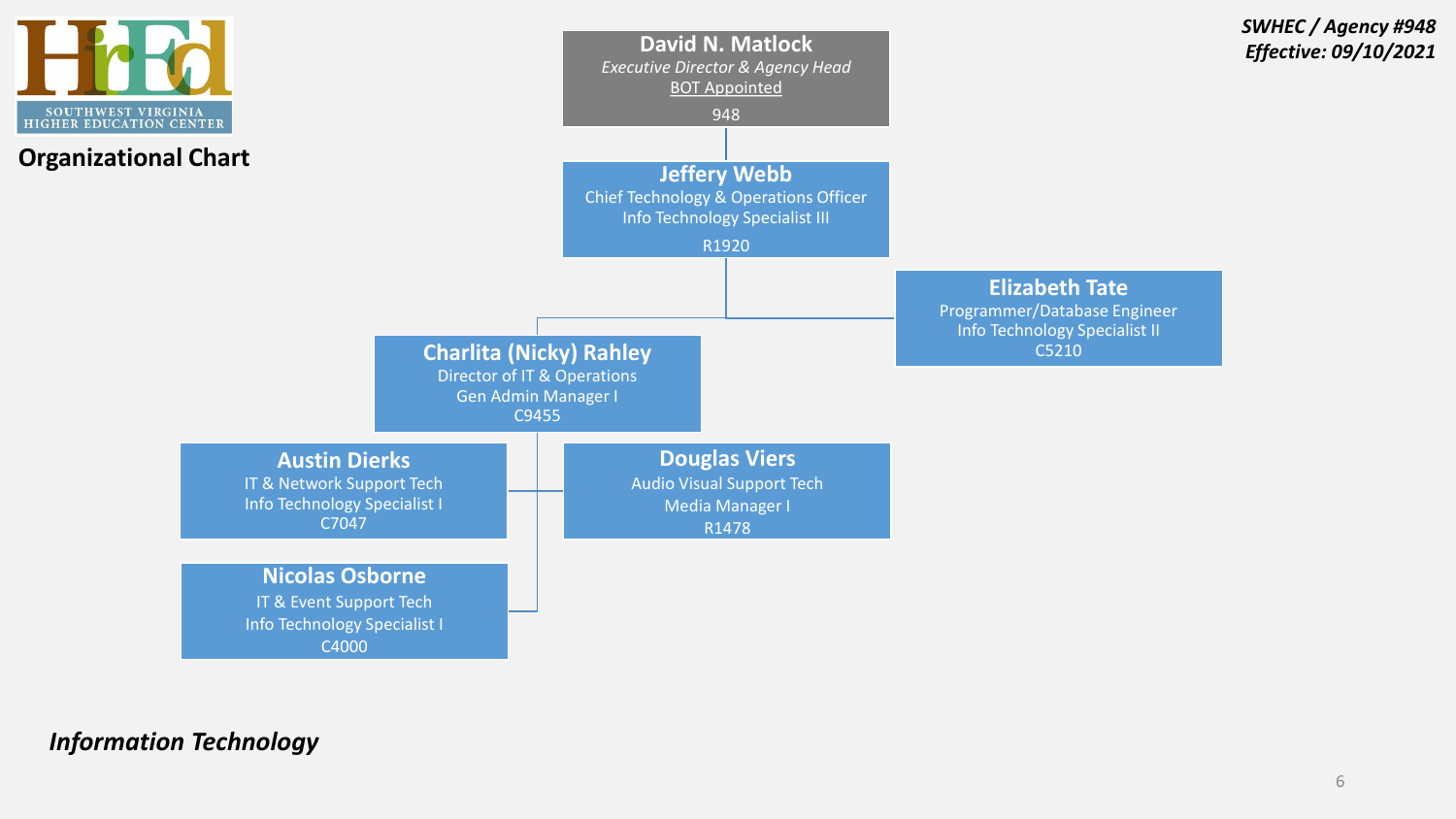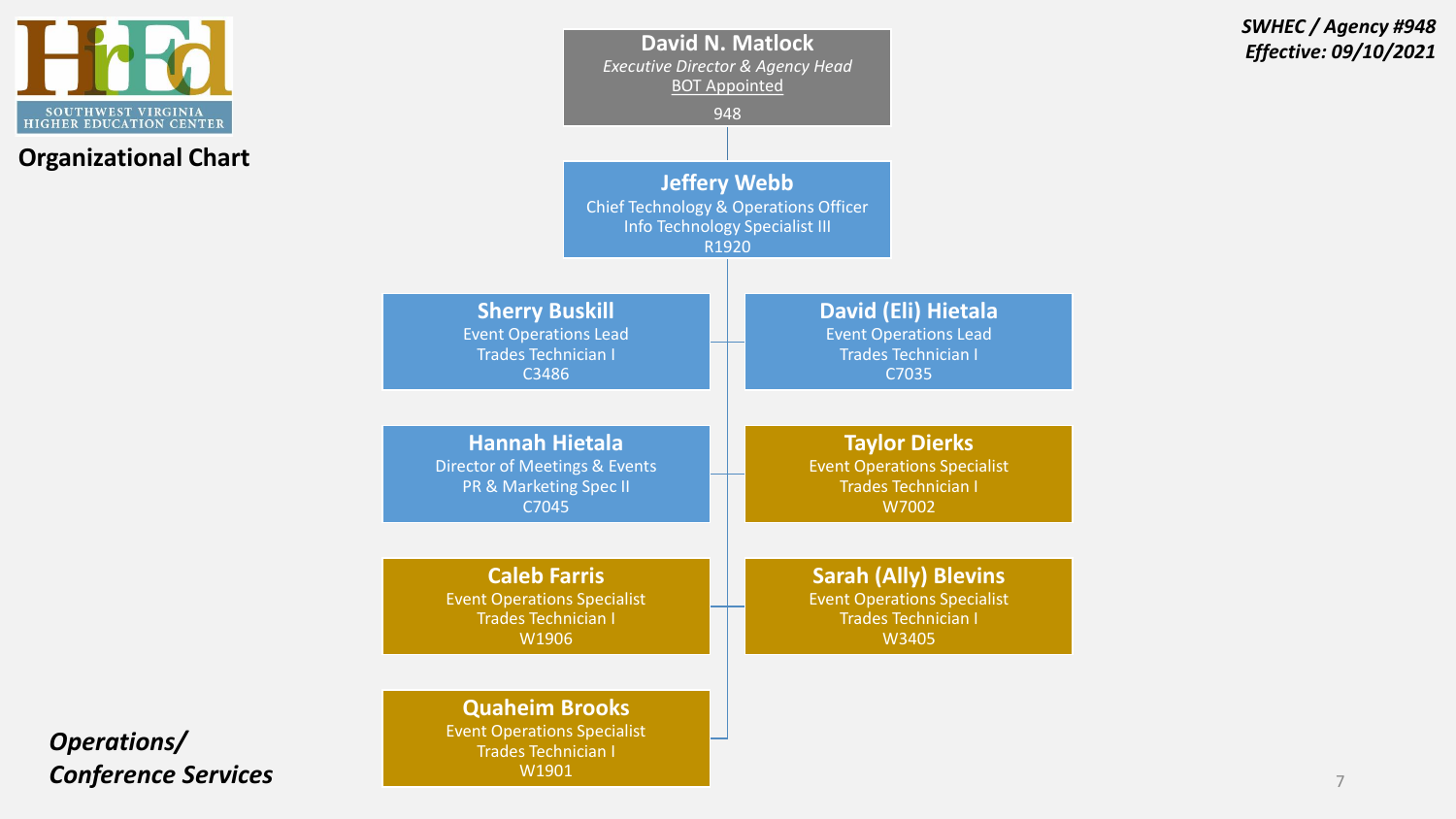



W3404

*SWHEC / Agency #948*

*Operations/ Facilities Management* <sup>8</sup>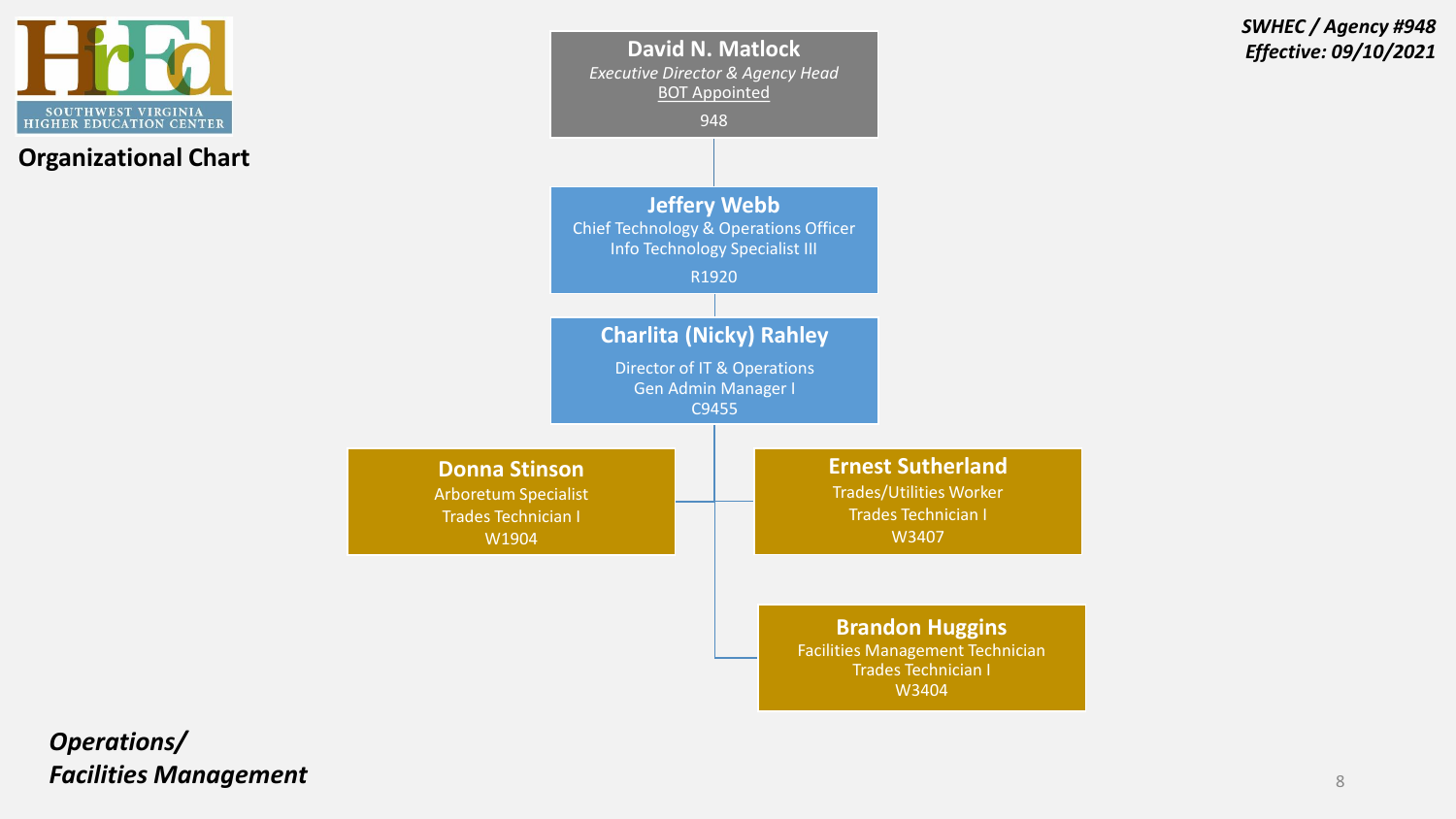



*SWHEC / Agency #948*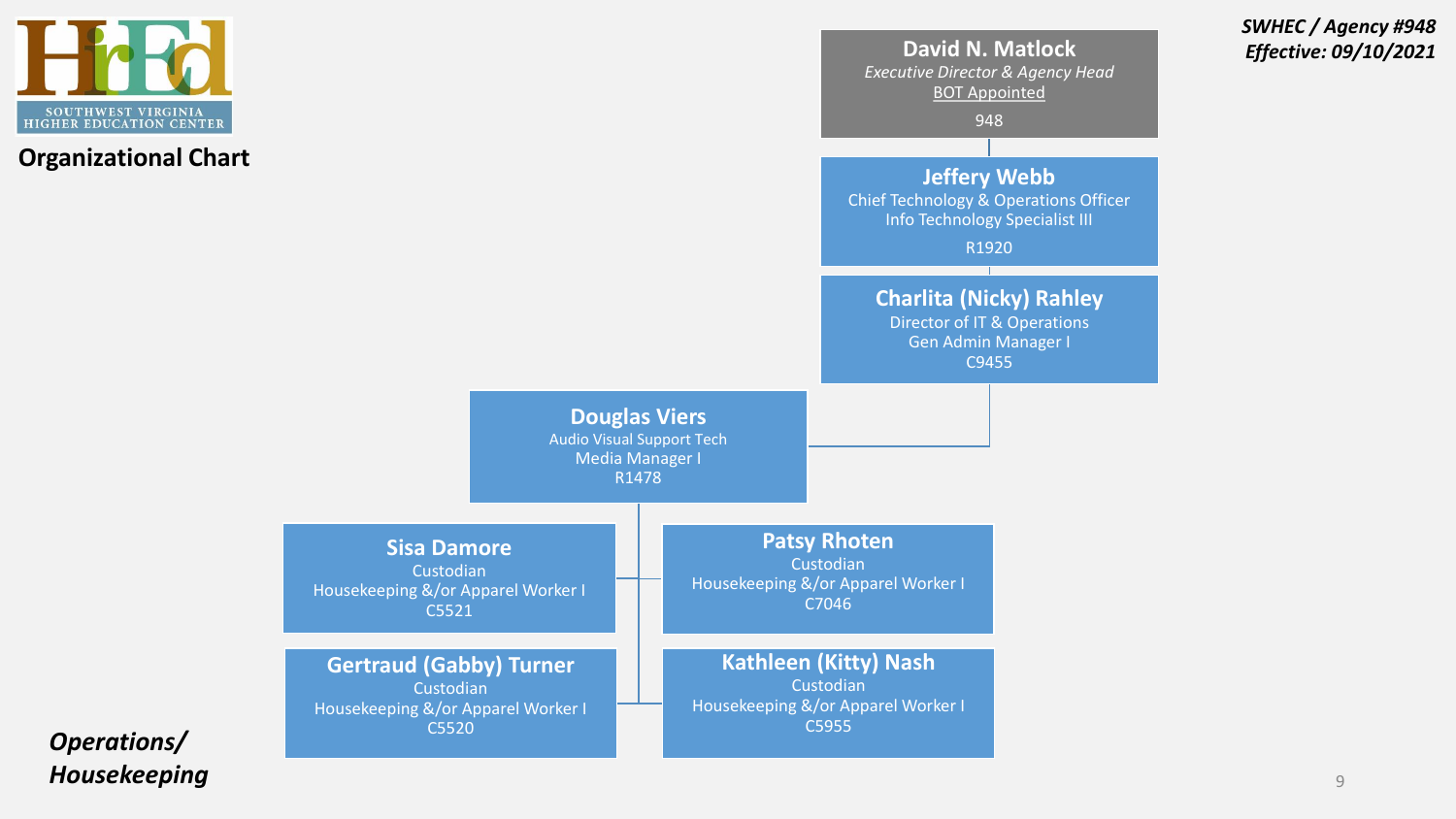

**David N. Matlock**  *Executive Director & Agency Head* BOT Appointed 948 **Sean Webb** Public Relations & Marketing PR & Marketing Spec II R1919

*SWHEC / Agency #948 Effective: 09/10/2021*

## *Marketing*